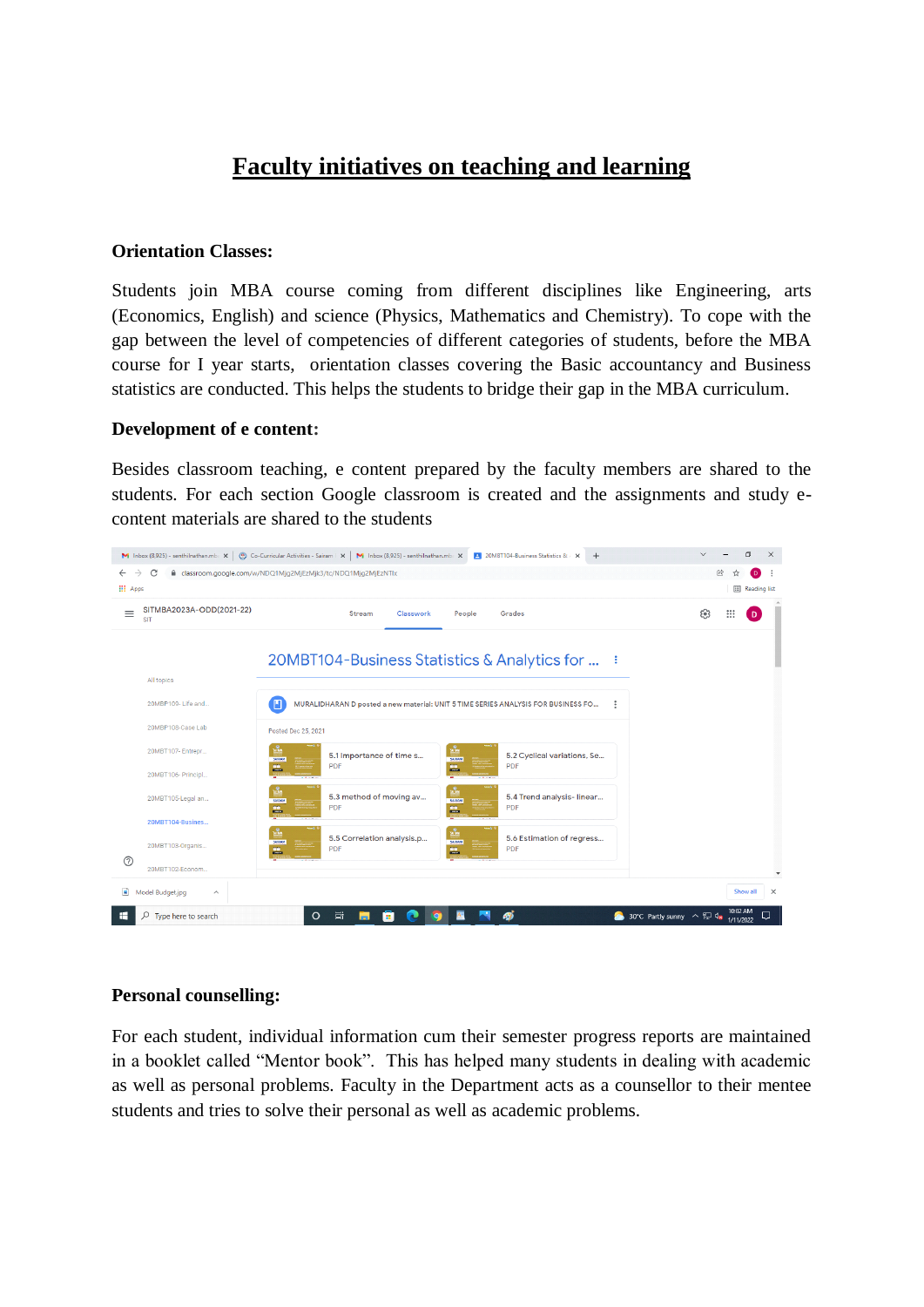

# **Additional efforts for slow leaning students:**

Students from different discipline and levels of competencies join the MBA course, some of the students unable to score well in the term end exams. Students are identified and are given more attention by faculty to cope with the rest of the students. Extra classes with additional assignments are given to the students to overcome their gap in the respective weak subjects.

# **Quiz and Discussions Based on Business News :**

Students have a dedicated personal skill development (PSD) hour every week in their regular time table. Students are grouped and regular quizzes, group discussions, and other personal skill development activities are conducted. Business news discussion based on business/financial news from business newspapers are regular activity for the students. Students are evaluated and given tips to overcome and enhance their skills. Students are also encouraged to get involved in discussions and presentations in various forums.

#### **Case Lab:**

Case studies have become an integral part of the Management courses. So, as part of the regular curriculum for MBA, case labs are introduced in the curriculum in all the three semesters in our autonomous curriculum. Students are evaluated based on their case solving capabilities in the end semester.

## **Mock Budget presentation by Students:**

Every year before the actual budget presentation by the union government, our students are encouraged and motivated to form different teams and prepare a mock budget in line with the union budget. The team lead will be presenting the mock budget in front of the class students. The faculty members will be moderator.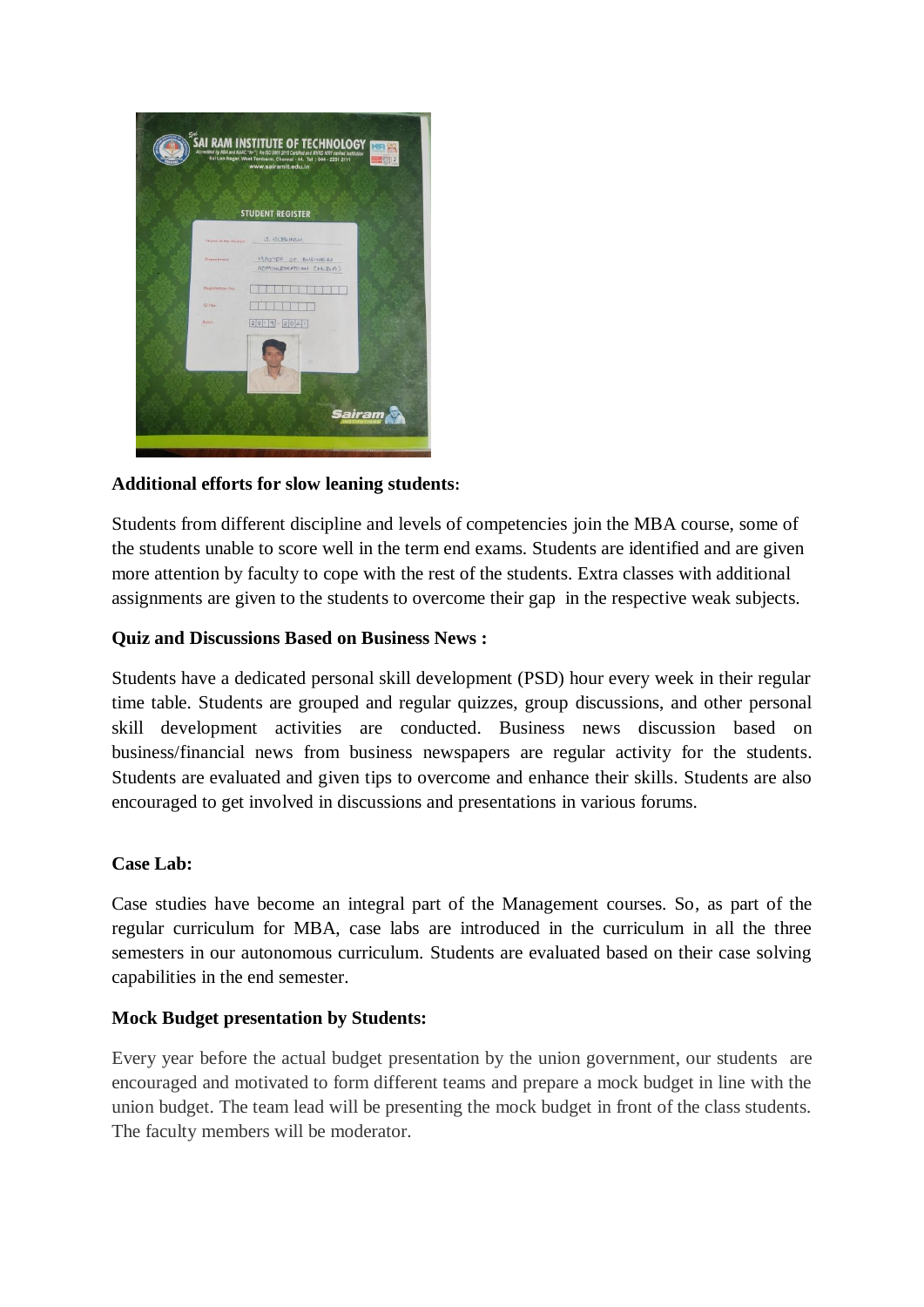

## **MOOCs (Massive Open Online Courses):**

MOOCs or online courses are a relatively new in the academic sector throughout the world. Students are encourage to take up online courses in various platforms like NPTEL, Swayam, Coursera, edx, udemy, etc. to enhance their functional area skills. Also, as part of their curriculum, every student has to complete one online language course for their MBA degree.